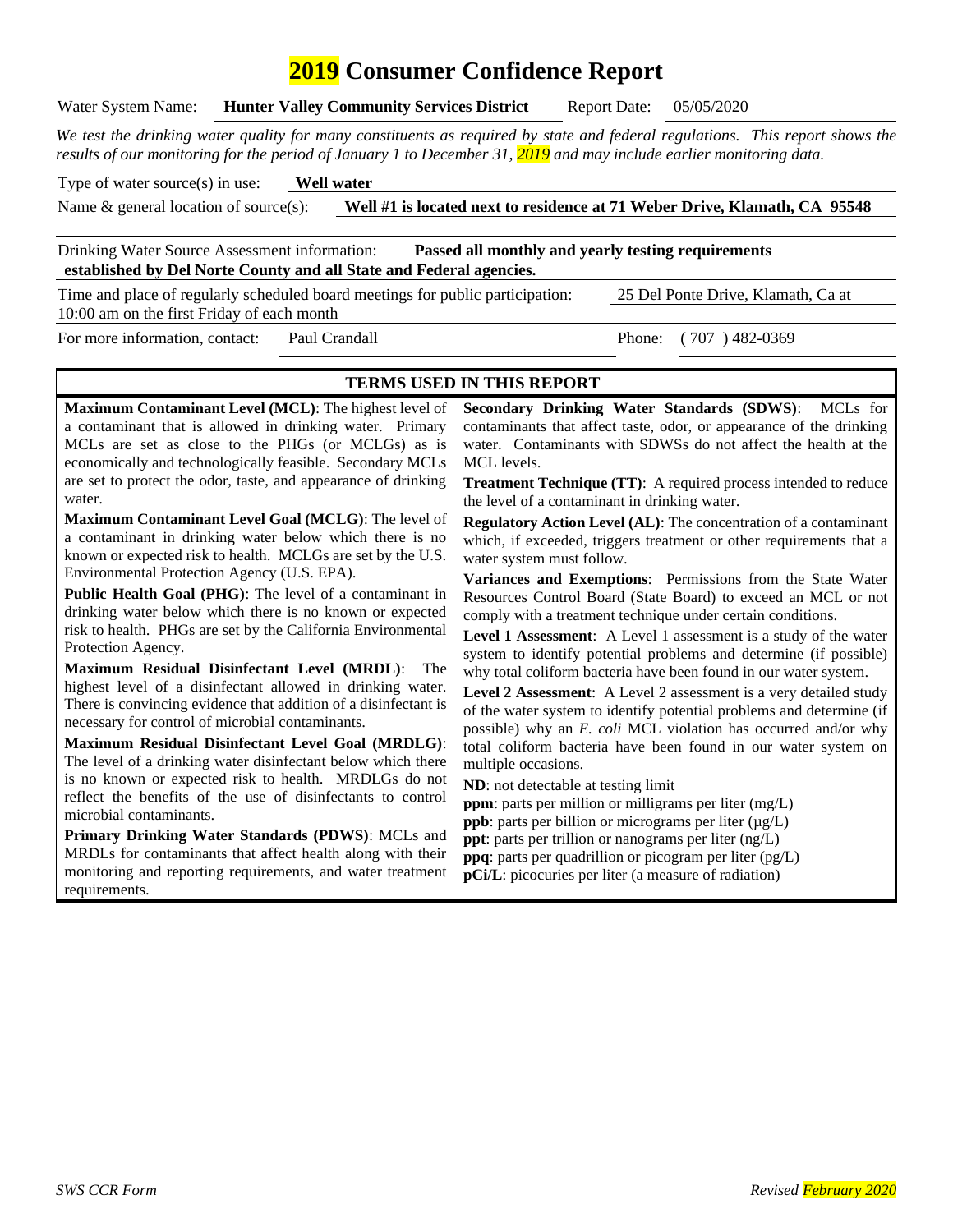**The sources of drinking water** (both tap water and bottled water) include rivers, lakes, streams, ponds, reservoirs, springs, and wells. As water travels over the surface of the land or through the ground, it dissolves naturally-occurring minerals and, in some cases, radioactive material, and can pick up substances resulting from the presence of animals or from human activity.

#### **Contaminants that may be present in source water include:**

- *Microbial contaminants*, such as viruses and bacteria, that may come from sewage treatment plants, septic systems, agricultural livestock operations, and wildlife.
- *Inorganic contaminants*, such as salts and metals, that can be naturally-occurring or result from urban stormwater runoff, industrial or domestic wastewater discharges, oil and gas production, mining, or farming.
- *Pesticides and herbicides*, that may come from a variety of sources such as agriculture, urban stormwater runoff, and residential uses.
- *Organic chemical contaminants*, including synthetic and volatile organic chemicals, that are byproducts of industrial processes and petroleum production, and can also come from gas stations, urban stormwater runoff, agricultural application, and septic systems.
- *Radioactive contaminants*, that can be naturally-occurring or be the result of oil and gas production and mining activities.

**In order to ensure that tap water is safe to drink**, the U.S. EPA and the State Board prescribe regulations that limit the amount of certain contaminants in water provided by public water systems. The U.S. Food and Drug Administration regulations and California law also establish limits for contaminants in bottled water that provide the same protection for public health.

**Tables 1, 2, 3, 4, 5, and 6 list all of the drinking water contaminants that were detected during the most recent sampling for the constituent**. The presence of these contaminants in the water does not necessarily indicate that the water poses a health risk. The State Board allows us to monitor for certain contaminants less than once per year because the concentrations of these contaminants do not change frequently. Some of the data, though representative of the water quality, are more than one year old. Any violation of an AL, MCL, MRDL, or TT is asterisked. Additional information regarding the violation is provided later in this report.

| TABLE 1 - SAMPLING RESULTS SHOWING THE DETECTION OF COLIFORM BACTERIA                     |                                                                                                                                                                                                                                                                                                                                   |  |                                              |                                                                   |                                                                                                                                                  |     |              |                                                                     |                                                                                                                                           |
|-------------------------------------------------------------------------------------------|-----------------------------------------------------------------------------------------------------------------------------------------------------------------------------------------------------------------------------------------------------------------------------------------------------------------------------------|--|----------------------------------------------|-------------------------------------------------------------------|--------------------------------------------------------------------------------------------------------------------------------------------------|-----|--------------|---------------------------------------------------------------------|-------------------------------------------------------------------------------------------------------------------------------------------|
| Microbiological<br><b>Contaminants</b><br>(complete if bacteria detected)                 | <b>Highest No. of</b><br><b>Detections</b>                                                                                                                                                                                                                                                                                        |  |                                              | No. of Months<br>in Violation                                     | <b>MCL</b>                                                                                                                                       |     | <b>MCLG</b>  | <b>Typical Source of</b><br><b>Bacteria</b>                         |                                                                                                                                           |
| <b>Total Coliform Bacteria</b><br>(state Total Coliform Rule)                             | $-0-$                                                                                                                                                                                                                                                                                                                             |  | 0                                            |                                                                   | 1 positive monthly sample <sup>(a)</sup>                                                                                                         |     |              | $\mathbf{0}$                                                        | Naturally present in the<br>environment                                                                                                   |
| Fecal Coliform or E. coli<br>(state Total Coliform Rule)                                  | $-0-$<br>From<br>$7/1/2018$ to<br>6/30/2019                                                                                                                                                                                                                                                                                       |  |                                              | $\mathbf{0}$                                                      | A routine sample and a repeat<br>sample are total coliform positive,<br>and one of these is also fecal<br>coliform or $E$ , <i>coli</i> positive |     | $\mathbf{0}$ | Human and animal fecal<br>waste                                     |                                                                                                                                           |
| E. coli<br>(federal Revised Total<br>Coliform Rule)                                       | Λ<br>From<br>$7/1/2018$ to<br>6/30/2019                                                                                                                                                                                                                                                                                           |  |                                              | $\mathbf{0}$                                                      | (b)                                                                                                                                              |     | $\mathbf{0}$ | Human and animal fecal<br>waste                                     |                                                                                                                                           |
|                                                                                           | (a) Two or more positive monthly samples is a violation of the MCL<br>(b) Routine and repeat samples are total coliform-positive and either is E. coli-positive or system fails to take repeat samples following E. coli-positive routine sample<br>or system fails to analyze total coliform-positive repeat sample for E. coli. |  |                                              |                                                                   |                                                                                                                                                  |     |              |                                                                     |                                                                                                                                           |
|                                                                                           |                                                                                                                                                                                                                                                                                                                                   |  |                                              |                                                                   |                                                                                                                                                  |     |              | TABLE 2 - SAMPLING RESULTS SHOWING THE DETECTION OF LEAD AND COPPER |                                                                                                                                           |
| <b>Lead and Copper</b><br>(complete if lead or copper<br>detected in the last sample set) | <b>Sample</b><br><b>Date</b>                                                                                                                                                                                                                                                                                                      |  | No. of<br><b>Samples</b><br><b>Collected</b> | 90 <sup>th</sup><br><b>Percentile</b><br>Level<br><b>Detected</b> | <b>No. Sites</b><br><b>Exceeding</b><br>AL                                                                                                       | AL  | <b>PHG</b>   | No. of Schools<br>Requesting<br><b>Lead Sampling</b>                | <b>Typical Source of</b><br>Contaminant                                                                                                   |
| Lead (ppb)                                                                                | August<br>17, 2018                                                                                                                                                                                                                                                                                                                |  | 5                                            | $\bf{0}$                                                          | $\mathbf{0}$                                                                                                                                     | 15  | 0.2          | $\Omega$                                                            | Internal corrosion of<br>household water plumbing<br>systems; discharges from<br>industrial manufacturers;<br>erosion of natural deposits |
| Copper (ppm)                                                                              | August<br>17, 2018                                                                                                                                                                                                                                                                                                                |  | 5                                            | $\mathbf{0}$                                                      | $\mathbf{0}$                                                                                                                                     | 1.3 | 0.3          | Not applicable                                                      | Internal corrosion of<br>household plumbing<br>systems; erosion of natural                                                                |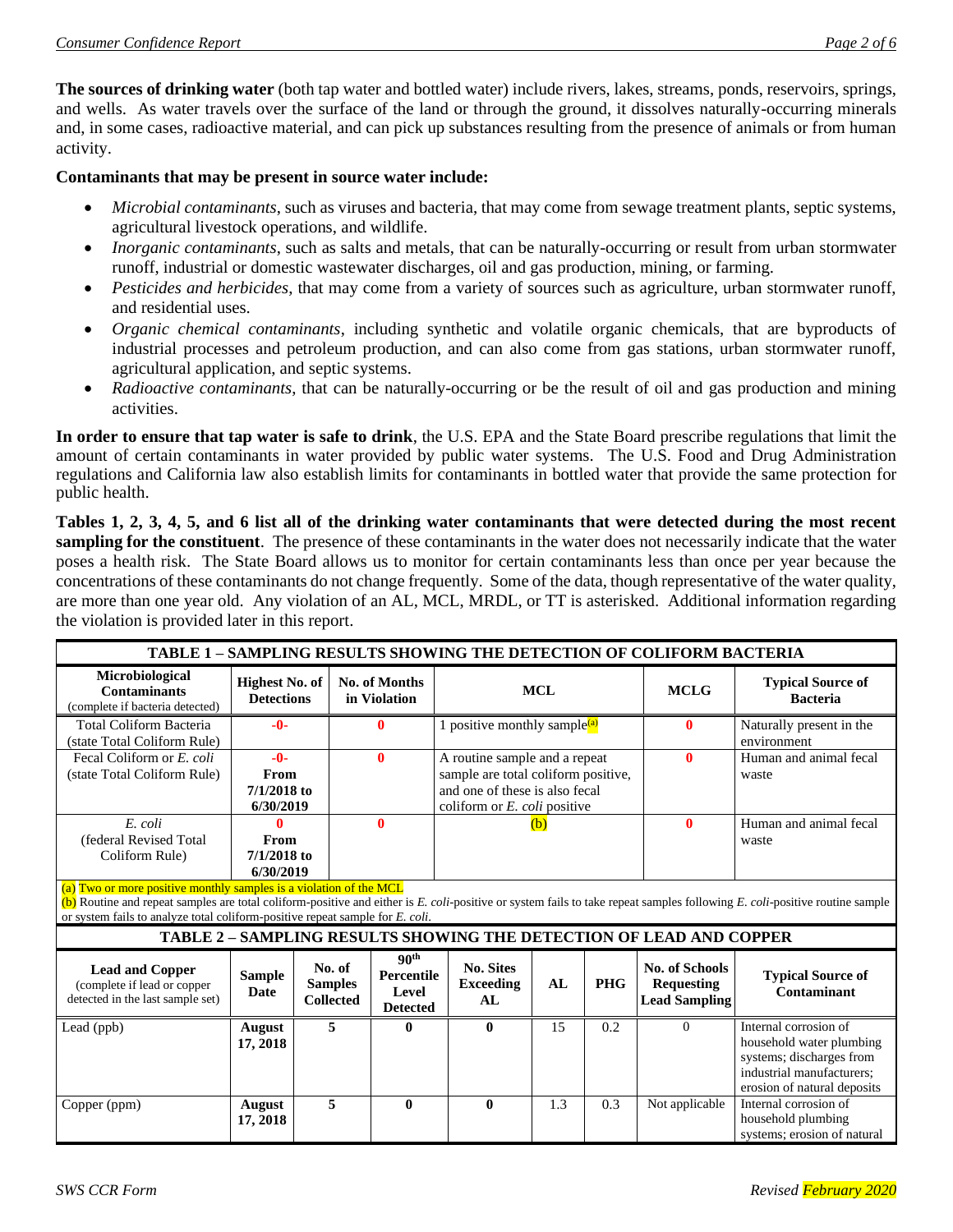|  |  |  |  | deposits:<br>leaching<br>trom |
|--|--|--|--|-------------------------------|
|  |  |  |  | wood<br>preservatives         |

| <b>TABLE 3 - SAMPLING RESULTS FOR SODIUM AND HARDNESS</b> |                              |                          |                                                        |                             |                                 |                                                                                                                               |  |
|-----------------------------------------------------------|------------------------------|--------------------------|--------------------------------------------------------|-----------------------------|---------------------------------|-------------------------------------------------------------------------------------------------------------------------------|--|
| <b>Chemical or Constituent</b><br>(and reporting units)   | <b>Sample</b><br><b>Date</b> | Level<br><b>Detected</b> | Range of<br><b>Detections</b>                          | <b>MCL</b>                  | <b>PHG</b><br>(MCLG)            | <b>Typical Source of Contaminant</b>                                                                                          |  |
| Sodium (ppm)                                              | August 14,<br>2014           | 3.3                      | ***                                                    | None                        | None                            | Salt present in the water and is<br>generally naturally occurring                                                             |  |
| Hardness (ppm)                                            | August 14,<br>2014           | 20                       | ***                                                    | None                        | None                            | Sum of polyvalent cations present in<br>the water, generally magnesium and<br>calcium, and are usually naturally<br>occurring |  |
|                                                           |                              |                          |                                                        |                             |                                 | TABLE 4 - DETECTION OF CONTAMINANTS WITH A PRIMARY DRINKING WATER STANDARD                                                    |  |
| <b>Chemical or Constituent</b><br>(and reporting units)   | <b>Sample</b><br><b>Date</b> | Level<br><b>Detected</b> | <b>Range of</b><br><b>Detections</b>                   | <b>MCL</b><br><b>IMRDL1</b> | <b>PHG</b><br>(MCLG)<br>[MRDLG] | <b>Typical Source of Contaminant</b>                                                                                          |  |
| <b>NONE</b>                                               | August 14,<br>2014           | $\theta$                 | $\mathbf{0}$                                           | $\theta$                    | 0                               | N/A                                                                                                                           |  |
|                                                           |                              |                          |                                                        |                             |                                 |                                                                                                                               |  |
|                                                           |                              |                          |                                                        |                             |                                 | TABLE 5 - DETECTION OF CONTAMINANTS WITH A SECONDARY DRINKING WATER STANDARD                                                  |  |
| <b>Chemical or Constituent</b><br>(and reporting units)   | <b>Sample</b><br><b>Date</b> | <b>Level Detected</b>    | <b>Range of</b><br><b>Detections</b>                   | <b>SMCL</b>                 | <b>PHG</b><br>(MCLG)            | <b>Typical Source of Contaminant</b>                                                                                          |  |
| <b>NONE</b>                                               | August 14,<br>2014           | $\mathbf{0}$             | $\mathbf{0}$                                           | $\mathbf{0}$                | $\bf{0}$                        | N/A                                                                                                                           |  |
|                                                           |                              |                          |                                                        |                             |                                 |                                                                                                                               |  |
|                                                           |                              |                          | <b>TABLE 6 - DETECTION OF UNREGULATED CONTAMINANTS</b> |                             |                                 |                                                                                                                               |  |
| <b>Chemical or Constituent</b><br>(and reporting units)   | <b>Sample</b><br><b>Date</b> | <b>Level Detected</b>    | <b>Range of</b><br><b>Detections</b>                   |                             | <b>Notification Level</b>       | <b>Health Effects Language</b>                                                                                                |  |
| <b>NONE</b>                                               | August 14,<br>2014           | 0                        | 0                                                      |                             | $\bf{0}$                        | N/A                                                                                                                           |  |

# **Additional General Information on Drinking Water**

Drinking water, including bottled water, may reasonably be expected to contain at least small amounts of some contaminants. The presence of contaminants does not necessarily indicate that the water poses a health risk. More information about contaminants and potential health effects can be obtained by calling the U.S. EPA's Safe Drinking Water Hotline (1-800-426-4791).

Some people may be more vulnerable to contaminants in drinking water than the general population. Immuno-compromised persons such as persons with cancer undergoing chemotherapy, persons who have undergone organ transplants, people with HIV/AIDS or other immune system disorders, some elderly, and infants can be particularly at risk from infections. These people should seek advice about drinking water from their health care providers. U.S. EPA/Centers for Disease Control (CDC) guidelines on appropriate means to lessen the risk of infection by *Cryptosporidium* and other microbial contaminants are available from the Safe Drinking Water Hotline (1-800-426-4791).

Lead-Specific Language: If present, elevated levels of lead can cause serious health problems, especially for pregnant women and young children. Lead in drinking water is primarily from materials and components associated with service lines and home plumbing. [*ENTER WATER SYSTEM'S NAME HERE*] is responsible for providing high quality drinking water, but cannot control the variety of materials used in plumbing components. When your water has been sitting for several hours, you can minimize the potential for lead exposure by flushing your tap for 30 seconds to 2 minutes before using water for drinking or cooking. [*OPTIONAL:* If you do so, you may wish to collect the flushed water and reuse it for another beneficial purpose, such as watering plants.] If you are concerned about lead in your water, you may wish to have your water tested. Information on lead in drinking water, testing methods, and steps you can take to minimize exposure is available from the Safe Drinking Water Hotline (1-800-426-4791) or at [http://www.epa.gov/lead.](http://www.epa.gov/lead)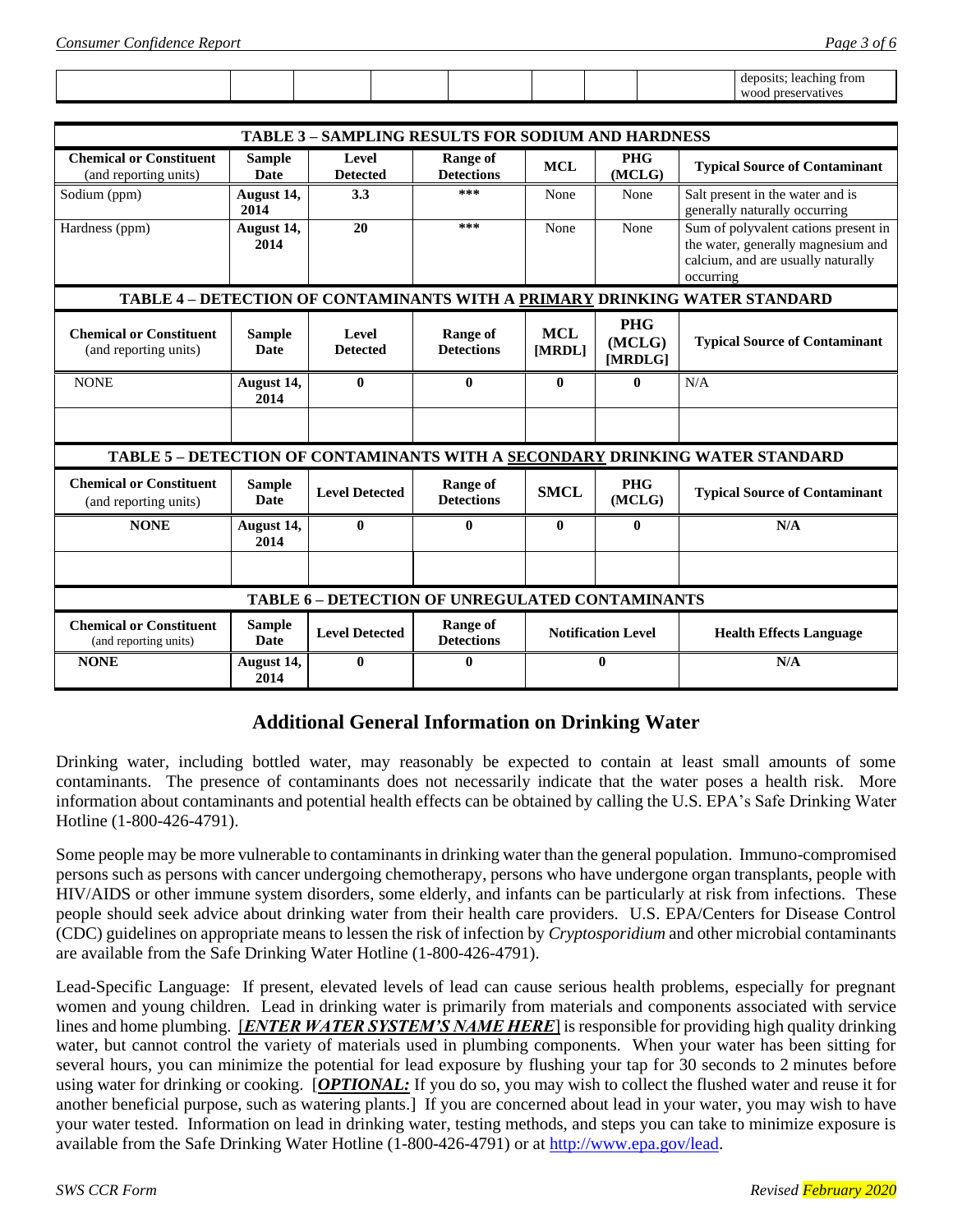# **Summary Information for Violation of a MCL, MRDL, AL, TT, or Monitoring and Reporting Requirement**

| VIOLATION OF A MCL, MRDL, AL, TT, OR MONITORING AND REPORTING REQUIREMENT |                    |                 |                                                  |                                   |  |  |
|---------------------------------------------------------------------------|--------------------|-----------------|--------------------------------------------------|-----------------------------------|--|--|
| <b>Violation</b>                                                          | <b>Explanation</b> | <b>Duration</b> | <b>Actions Taken to Correct</b><br>the Violation | <b>Health Effects</b><br>Language |  |  |
| <b>None</b>                                                               |                    |                 |                                                  |                                   |  |  |
|                                                                           |                    |                 |                                                  |                                   |  |  |
|                                                                           |                    |                 |                                                  |                                   |  |  |

### **For Water Systems Providing Groundwater as a Source of Drinking Water**

| <b>TABLE 7 - SAMPLING RESULTS SHOWING</b><br><b>FECAL INDICATOR-POSITIVE GROUNDWATER SOURCE SAMPLES</b>                                                                                                                                      |   |         |          |     |                              |  |  |
|----------------------------------------------------------------------------------------------------------------------------------------------------------------------------------------------------------------------------------------------|---|---------|----------|-----|------------------------------|--|--|
| <b>PHG</b><br><b>Microbiological Contaminants</b><br>Total No. of<br><b>MCL</b><br>(MCLG)<br><b>Sample Dates</b><br><b>Typical Source of Contaminant</b><br>[MRDL]<br><b>Detections</b><br>(complete if fecal-indicator detected)<br>[MRDLG] |   |         |          |     |                              |  |  |
| E. coli                                                                                                                                                                                                                                      | 0 | Monthly | $\Omega$ | (0) | Human and animal fecal waste |  |  |
| Enterococci                                                                                                                                                                                                                                  |   | N/A     | TT       | N/A | Human and animal fecal waste |  |  |
| Coliphage                                                                                                                                                                                                                                    |   | N/A     | TT       | N/A | Human and animal fecal waste |  |  |

# **Summary Information for Fecal Indicator-Positive Groundwater Source Samples, Uncorrected Significant Deficiencies, or Groundwater TT**

|                     |                    |                                    | SPECIAL NOTICE OF FECAL INDICATOR-POSITIVE GROUNDWATER SOURCE SAMPLE |                                   |
|---------------------|--------------------|------------------------------------|----------------------------------------------------------------------|-----------------------------------|
| N/A                 |                    |                                    |                                                                      |                                   |
|                     |                    |                                    |                                                                      |                                   |
|                     |                    |                                    |                                                                      |                                   |
|                     |                    |                                    |                                                                      |                                   |
|                     |                    |                                    | SPECIAL NOTICE FOR UNCORRECTED SIGNIFICANT DEFICIENCIES              |                                   |
| N/A                 |                    |                                    |                                                                      |                                   |
|                     |                    |                                    |                                                                      |                                   |
|                     |                    |                                    |                                                                      |                                   |
|                     |                    |                                    |                                                                      |                                   |
|                     |                    | <b>VIOLATION OF GROUNDWATER TT</b> |                                                                      |                                   |
| <b>TT Violation</b> | <b>Explanation</b> | <b>Duration</b>                    | <b>Actions Taken to Correct</b><br>the Violation                     | <b>Health Effects</b><br>Language |
| <b>None</b>         |                    |                                    |                                                                      |                                   |
|                     |                    |                                    |                                                                      |                                   |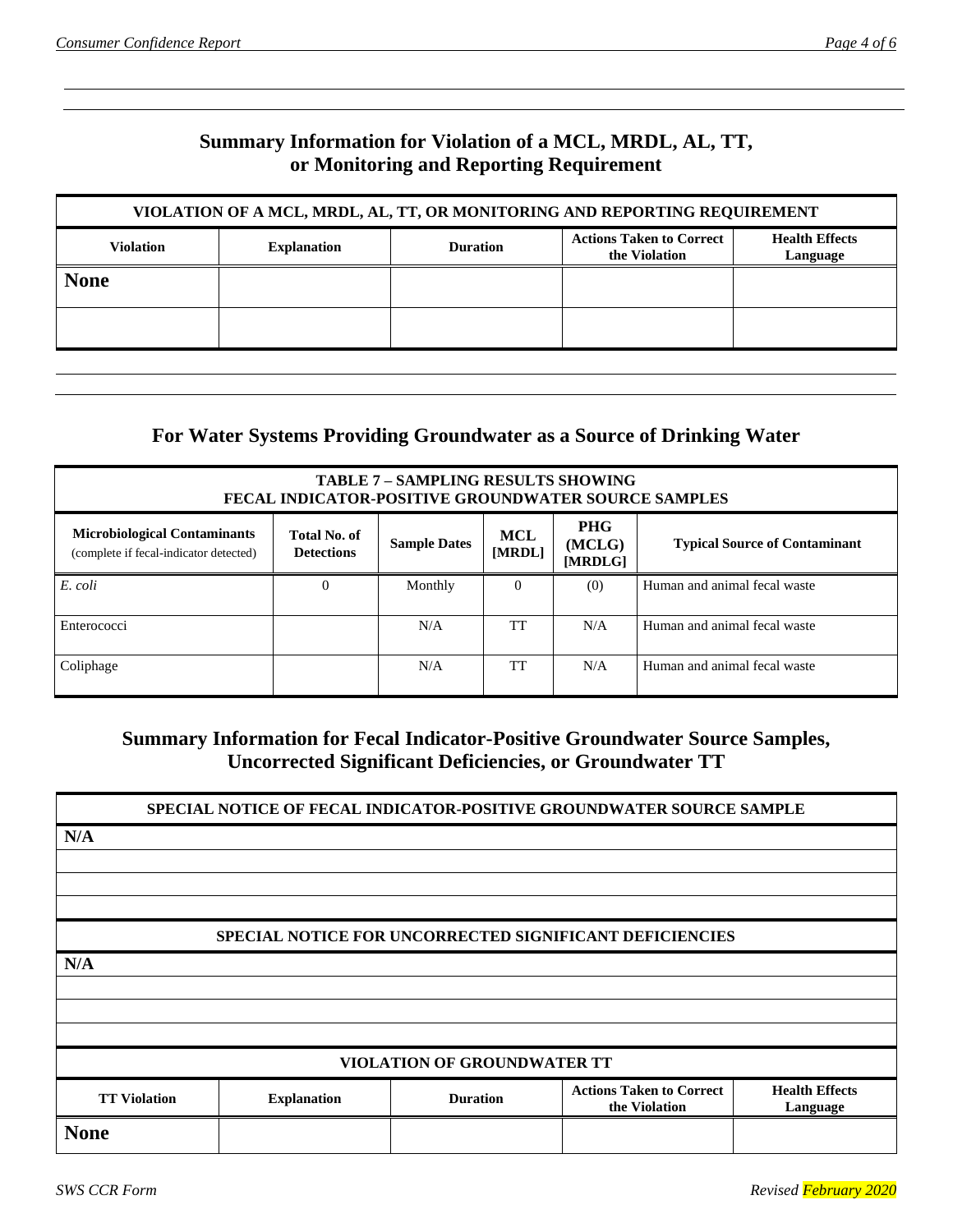## **For Systems Providing Surface Water as a Source of Drinking Water**

#### **TABLE 8 - SAMPLING RESULTS SHOWING TREATMENT OF SURFACE WATER SOURCES**

| Treatment Technique <sup>(a)</sup><br>(Type of approved filtration technology used)                      | None – Sanitization only                                                                                                                                                                                                            |  |  |  |  |
|----------------------------------------------------------------------------------------------------------|-------------------------------------------------------------------------------------------------------------------------------------------------------------------------------------------------------------------------------------|--|--|--|--|
| Turbidity Performance Standards <sup>(b)</sup><br>(that must be met through the water treatment process) | Turbidity of the filtered water must:<br>1 – Be less than or equal to _______ NTU in 95% of measurements in a month.<br>2 – Not exceed _______ NTU for more than eight consecutive hours.<br>3 – Not exceed ______ NTU at any time. |  |  |  |  |
| Lowest monthly percentage of samples that met Turbidity<br>Performance Standard No. 1.                   | None                                                                                                                                                                                                                                |  |  |  |  |
| Highest single turbidity measurement during the year                                                     | None                                                                                                                                                                                                                                |  |  |  |  |
| Number of violations of any surface water treatment<br>requirements                                      | None                                                                                                                                                                                                                                |  |  |  |  |

(a) A required process intended to reduce the level of a contaminant in drinking water.

(b) Turbidity (measured in NTU) is a measurement of the cloudiness of water and is a good indicator of water quality and filtration performance. Turbidity results which meet performance standards are considered to be in compliance with filtration requirements.

### **Summary Information for Violation of a Surface Water TT**

| VIOLATION OF A SURFACE WATER TT |                    |                 |                                                  |                                   |  |  |  |
|---------------------------------|--------------------|-----------------|--------------------------------------------------|-----------------------------------|--|--|--|
| <b>TT Violation</b>             | <b>Explanation</b> | <b>Duration</b> | <b>Actions Taken to Correct</b><br>the Violation | <b>Health Effects</b><br>Language |  |  |  |
| <b>None</b>                     |                    |                 |                                                  |                                   |  |  |  |
|                                 |                    |                 |                                                  |                                   |  |  |  |
|                                 |                    |                 |                                                  |                                   |  |  |  |

### **Summary Information for Operating Under a Variance or Exemption**

**None**